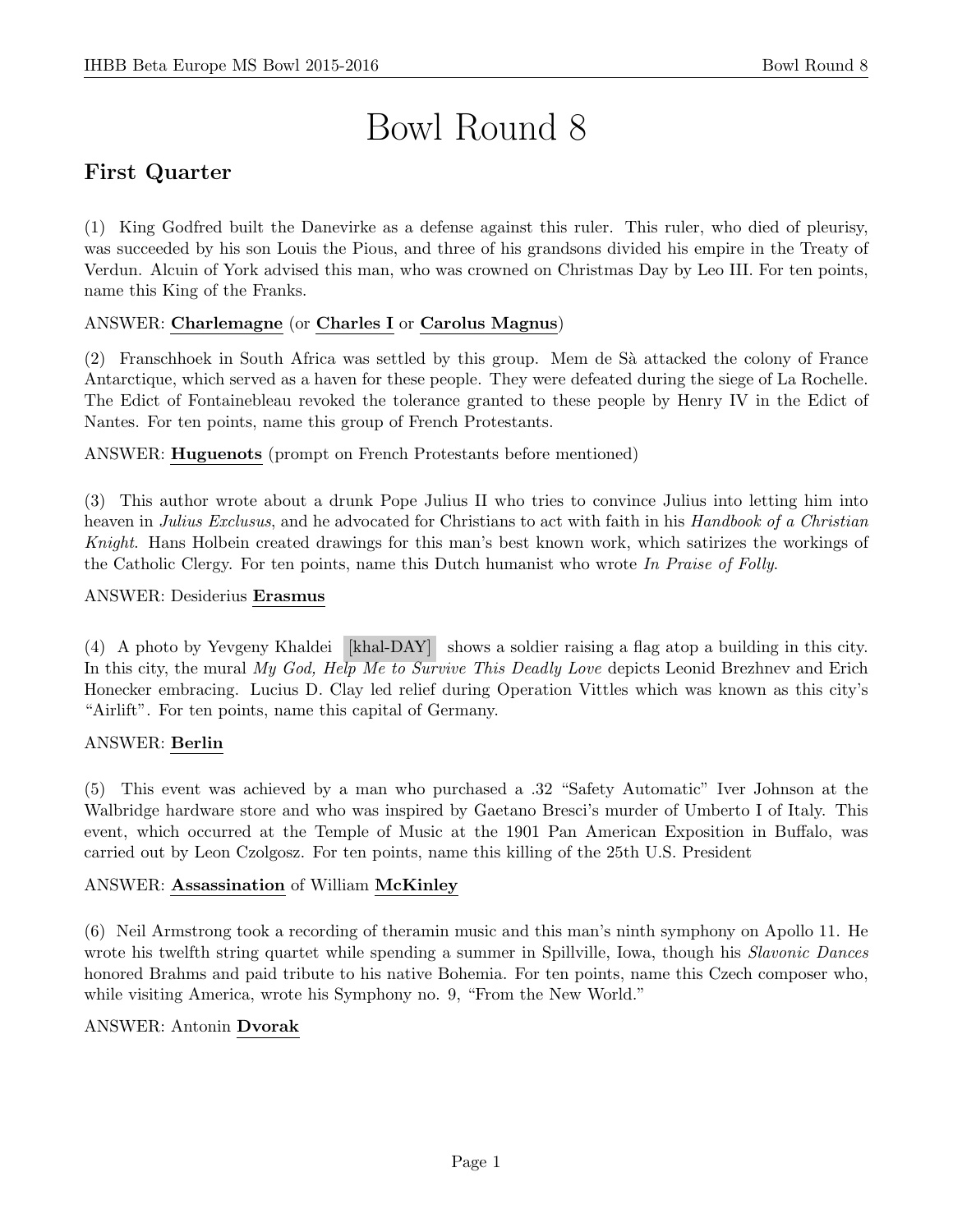(7) This ruler faced early trouble from two Eberhards, of Bavaria and Franconia, and his half-brother Thankmar during his early reign. Liudolf, this man's son, fought against him before a notable battle, and John XII crowned this man before being deposed by this ruler. This son of Henry the Fowler was aided by Conrad the Red to defeat the Magyars at the Battle of Lechfeld. For ten points, name this Saxon German king, the first Holy Roman Emperor.

#### ANSWER: Otto I or Otto the Great

(8) A war against the town of Visby led to a conflict between this country and the Hanseatic League. Christian I was the first member of this country's Oldenburg dynasty, the oldest continuously reigning dynasty in Europe. This nation was briefly ascendant over Sweden and Norway in the Kalmar Union and is currently ruled by Margaret II. For ten points, name this country with capital at Copenhagen.

#### ANSWER: Denmark

(9) Often vulgar graffiti ranging from word-squares to "On April 19th, I made bread" was discovered by archaeologists in this city. Letters from Pliny the Younger describe a catastrophe that killed his uncle, Pliny the Elder and many residents of this city. Joaquin de Alcubierre rediscovered it and the nearby town of Herculaneum after they had been buried for centuries in volcanic ash. For ten points, name this Roman city that was destroyed by the eruption of Mount Vesuvius in 79 C.E.

#### ANSWER: Pompeii

(10) This character discusses fighting off sea monsters called "nicoras." Wiglaf is the only person who attends this man in death, and is crowned king as a result. Unferth apologizes for doubting this character by granting him the sword Hrunting. For ten points, name this title character of the oldest surviving work of Old English poetry, an epic hero who defeats Grendel.

#### ANSWER: Beowulf

### Second Quarter

(1) The publication of a pamphlet espousing this concept caused Percy Shelley to be expelled from Oxford. A 1927 speech at Battersea Town Hall arguing for this concept questioned the idea of everlasting punishment as a defect in the moral character of Christ. Bertrand Russell's "Why I Am Not a Christian" argued in favor of, for ten points, what philosophical concept that opposes the existence of gods?

ANSWER: atheism (accept word forms; accept descriptions of not believing in god(s); do not accept agnosticism)

BONUS: This other philosophical position, championed by Enlightenment-era thinkers like Thomas Paine, holds that man can infer the existence of a generally non-intervening god.

ANSWER: deism (accept word forms)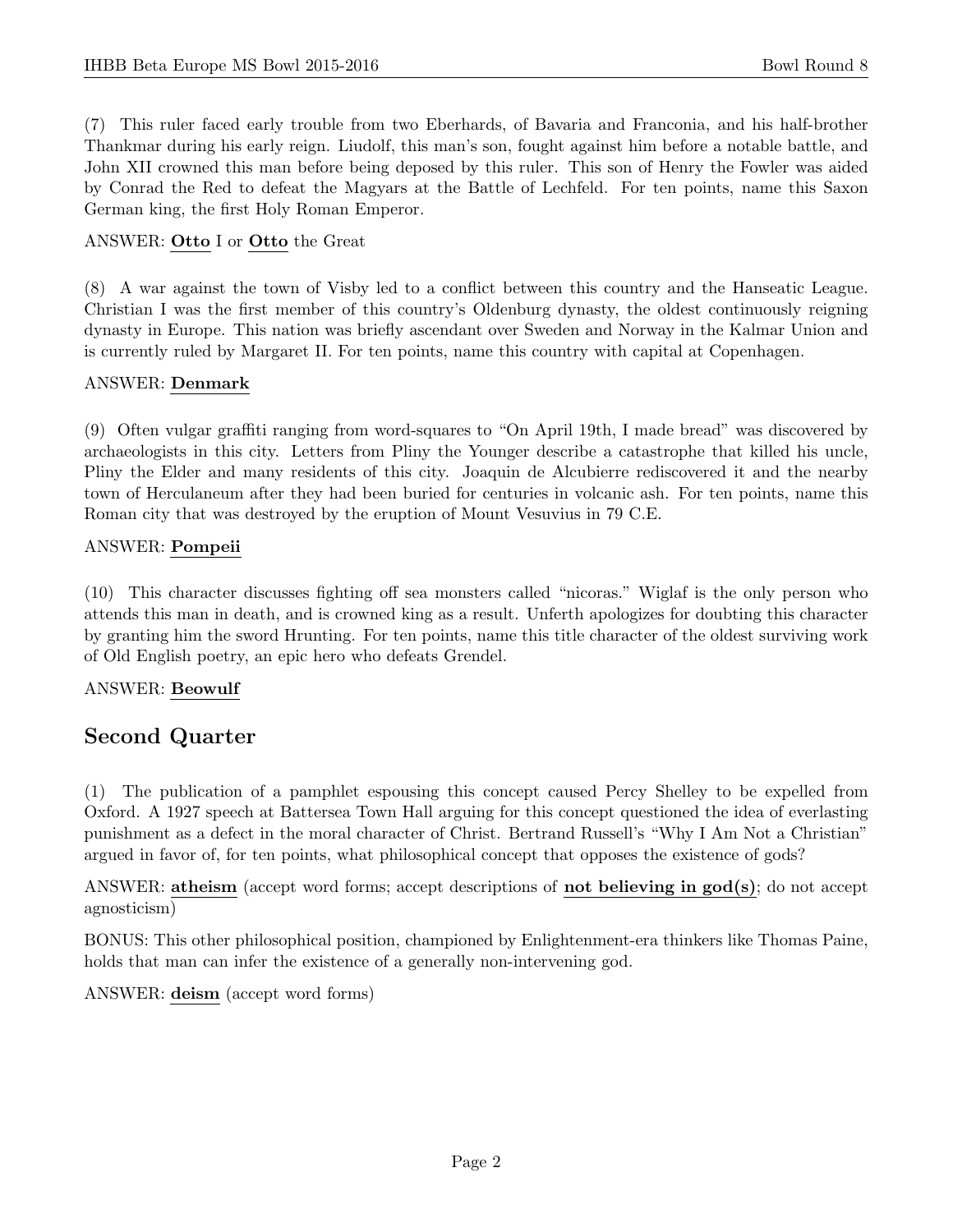(2) One holder of this position ordered the kidnapping of Adolf Eichmann. Another member of this position said "I deeply regret that some perceive my being here as political," in a 2015 address to Congress. The only holder of this office to be assassinated was Yitzhak Rabin, and the only woman to hold this position was Golda Meir. For ten points, name this position first held by David Ben-Gurion and currently held by Benjamin Netanyahu, the head of state of a Middle Eastern Jewish country.

#### ANSWER: Prime Minister of Israel

BONUS: Netanyahu is a member of this Israeli political party, from which Ariel Sharon split to form the Kadima party in 2005.

#### ANSWER: Likud Party

(3) This man noted that "The clock cannot be set back. You cannot restore Central Europe to 1870" in a work that lamented Clemenceau's "Carthaginian Peace." This author of The Economic Consequences of the Peace argued that natural business cycles should be moderated by government intervention. For ten points, name this British economist who outlined modern macroeconomics with his General Theory of Employment, Interest, and Money.

#### ANSWER: John Maynard Keynes

BONUS: This New York Times columnist and modern Keynesian thinker won the 2008 Economics Nobel Prize as his theories of international trade were being tested in the recovery from the Great Recession.

#### ANSWER: Paul Krugman

(4) Tomas Cloma established the Free Territory of Freedomland in this body of water. The "nine-dotted line" designates one country's territorial claims in this body of water. Several countries dispute the potential oil reserves of this body of water's Paracel and Spratly Islands. For ten points, name this body of water that borders the Philippines, Vietnam, and a large Asian country.

ANSWER: South China Sea [do not accept "East China Sea"]

BONUS: This island, part of the smallest Chinese province, is in the South China Sea. China claims the Spratly Islands as part of this island province.

ANSWER: Hainan (Province)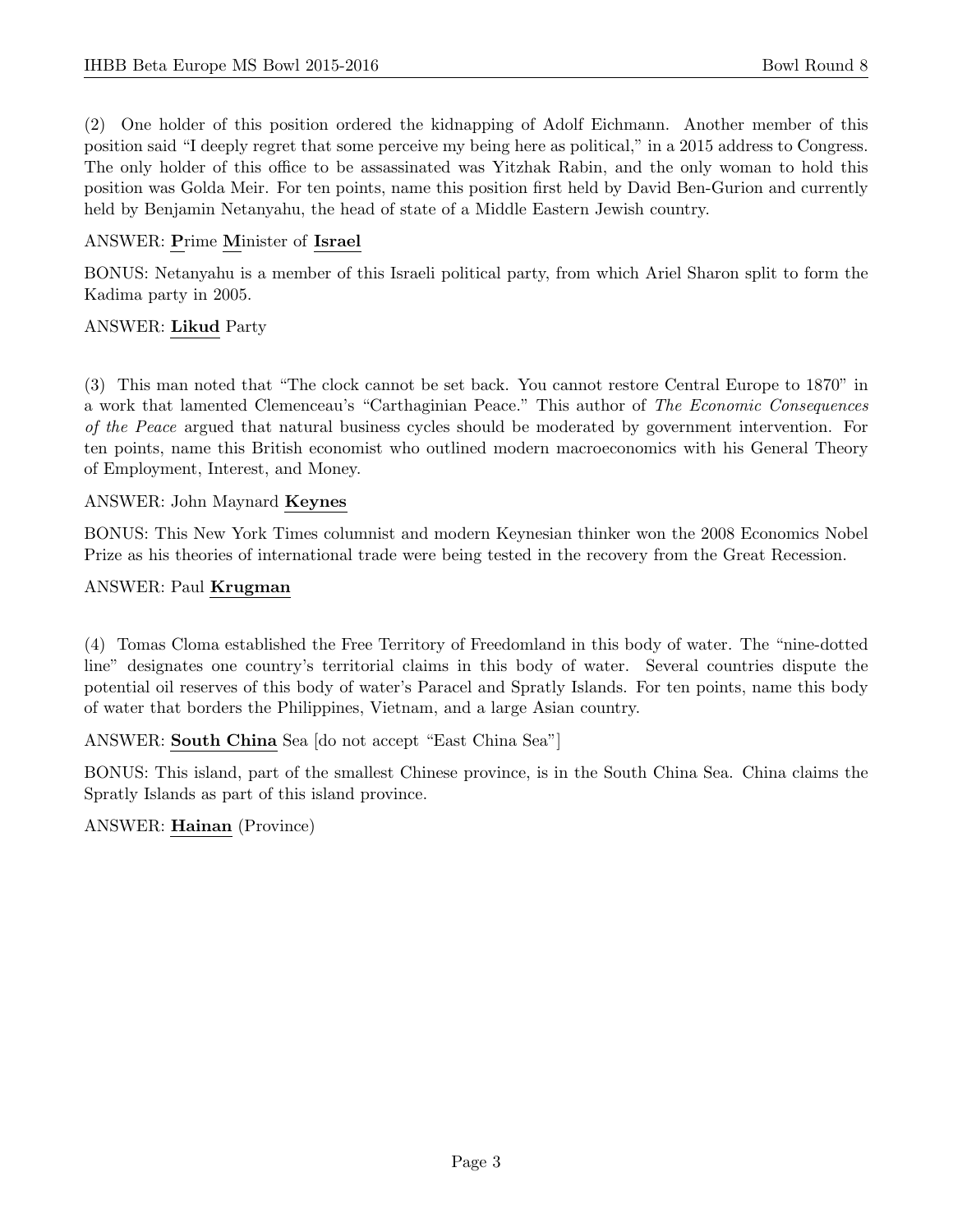(5) Supposedly, prior to this battle, Cyrsillus and his wife were stoned for suggesting surrender. Washed up sailors were slaughtered on Psyttaleia [sit-uh-LYE-uh] by Aristides [air-uh-STY-dees] , and a throne was erected for the losing commander to watch the battle. This battle vindicated the "wooden walls" of Themistocles, who advocated abandoning Athens prior to this battle. The battles of Artemisium and Thermopylae were fought prior to, for ten points, what naval battle, a victory for the allied Greeks over Xerxes I?

#### ANSWER: Battle of Salamis

BONUS: One commander under Xerxes was Queen Artemisia of this place, which was also the birthplace of Herodotus and the site of a notable mausoleum.

#### ANSWER: Halicarnassus

(6) This year saw the National Liberal party push Frederick VII to create a new constitution, which made him share power with the Rigsdag. This year saw William O'Brien lead the Young Irelander Rebellion, and the March Revolution in this year in Germany led to the Frankfurt Assembly offering the German crown to Wilhelm IV. Klemens von Metternich resigned as Chancellor of Austria in this year, which saw the establishment of the French Second Republic. For ten points, name this year that saw multiple revolutions against various European Governments.

#### ANSWER: 1848

BONUS: Wilhelm IV was from this royal line that would rule Imperial Germany until the end of WW1.

#### ANSWER: Hohenzollern Dynasty

(7) Following the acceptance of this theory, Koch's Postulates were developed. Girolamo Fracastoro was the first to propose this theory, which Francesco Redi supported by observing 3 jars of meatloaf and eggs over time. The discrediting of spontaneous generation finally led to the widespread acceptance of this theory. For ten points, Galen's miasma theory was replaced by what theory that diseases are caused by microscopic organisms like viruses and bacteria?

#### ANSWER: germ theory of disease

BONUS: Spontaneous generation was disproven by this microbiologist who discovered that heating beer killed harmful bacteria.

#### ANSWER: Louis Pasteur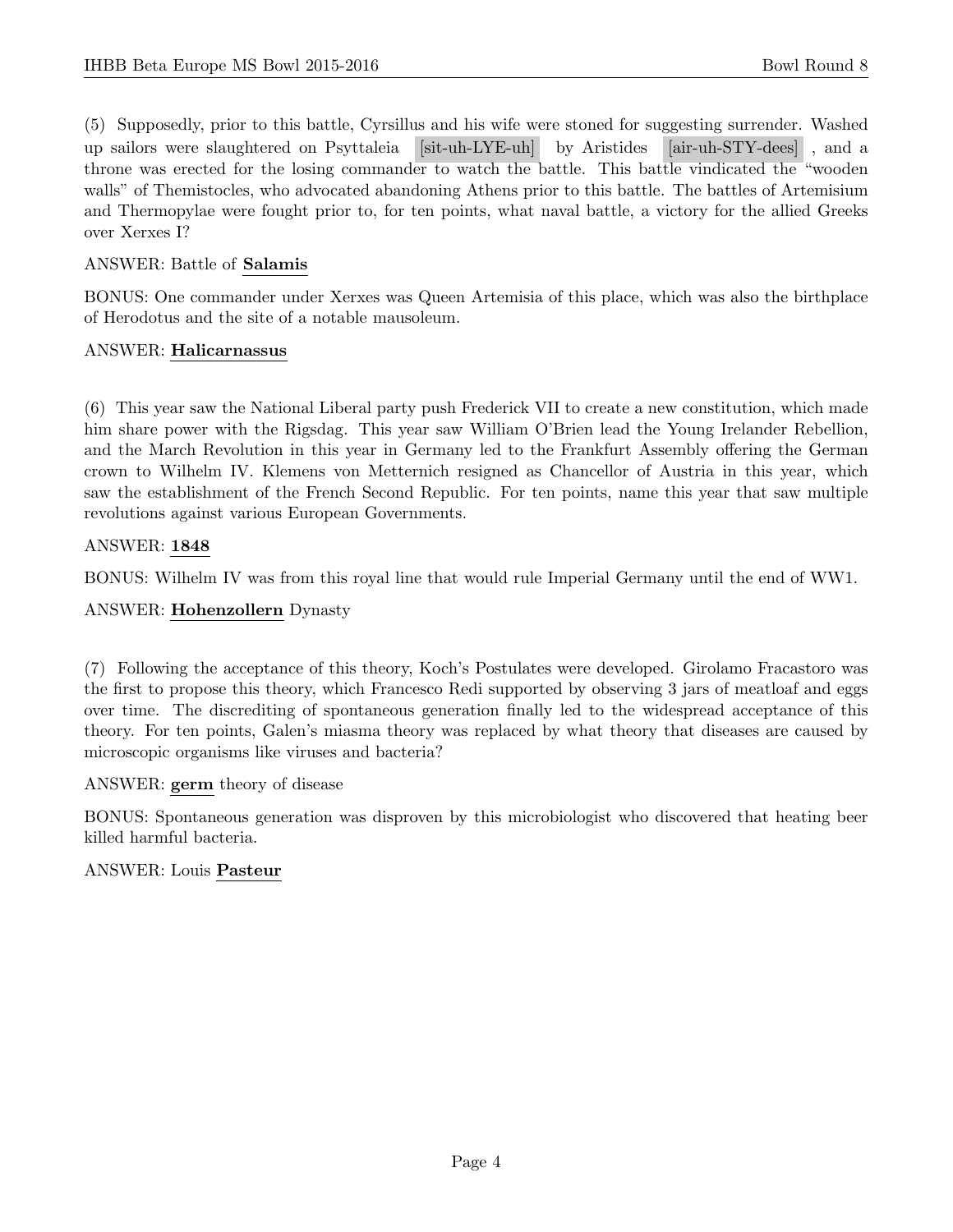(8) Brazil bought three of these objects, which led to the nullification of the Pacts of May. The development of objects was partly inspired by Alfred Mahan, and their number and size was limited by the Washington Convention. The only remaining one of these vessels is the USS Texas, and the most famous vessel of this type is the only one to have sunk a submarine, though she spent the Battle of Jutland in port. Steam turbine propulsion and a uniform main battery were the main innovations on, for ten points, what class of revolutionary, all big gun ship?

ANSWER: Dreadnought (prompt on general terms like ship or battleship; do not accept specific terms like destroyer, cruiser, or carrier)

BONUS: Admiral Fisher also championed the uses of torpedoes on these smaller ships for defense against submarines. These fast ships typically escorted and screened larger ships.

#### ANSWER: Destroyers

## Third Quarter

#### **EARTHQUAKES**

In the history of earthquakes, what...

(1) Country suffered a nuclear meltdown at the Fukushima Daiichi power plant in 2011?

#### ANSWER: Japan

(2) Greek god of the sea was historically blamed for earthquakes?

ANSWER: Poseidon (do not accept Neptune)

(3) South American country south of Peru suffered the massive 1960 Valdivia earthquake off its Pacific coast?

#### ANSWER: Chile

(4) Capital of Portugal was devastated by a 1755 quake?

#### ANSWER: Lisbon

(5) Country owns the Kuril Islands, site of a massive 1963 quake?

#### ANSWER: Russia

(6) Large California city caught fire after a 1906 quake?

#### ANSWER: San Francisco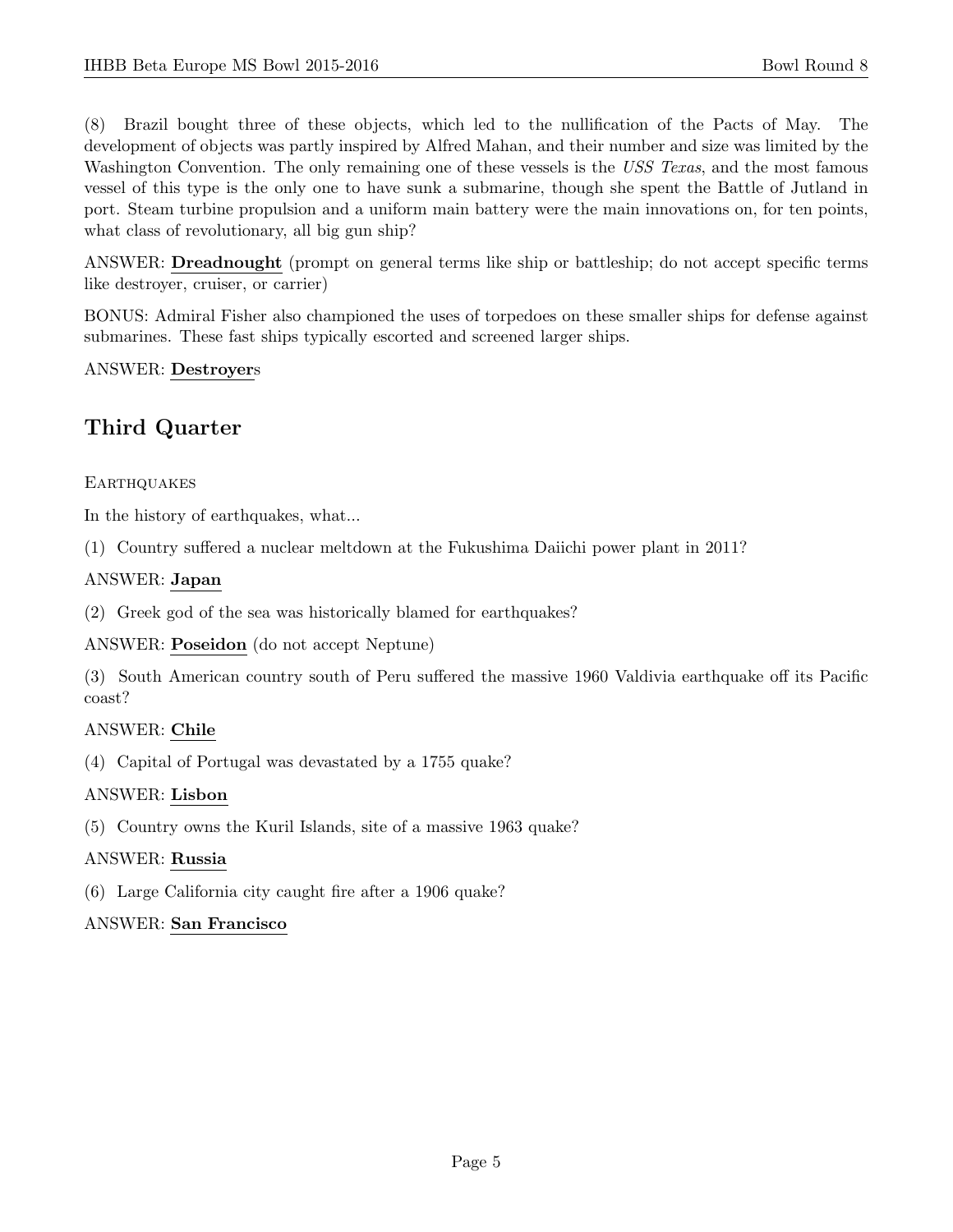#### THE SOVIET UNION

In this history of the Soviet Union, who or what was...

(1) Its capital, which hosted the boycotted 1980 Summer Olympics?

#### ANSWER: Moscow

(2) the walled fortress near Red Square where Soviet leaders ruled?

#### ANSWER: Kremlin

(3) The dictator whose 1938 Great Purge ousted political dissidents?

ANSWER: Joseph Stalin (or Josef Vissarionovich Dzhugashvilli)

(4) Its intelligence agency, once led by Yuri Andropov?

#### ANSWER: KGB (or Komitet gosudarstvennoy bezopasnosti; or the Committee for State Security)

(5) the Soviet defense treaty meant to counter NATO?

#### ANSWER: Warsaw Pact

(6) Its final Premier, who resigned in 1991?

ANSWER: Mikhail Gorbachev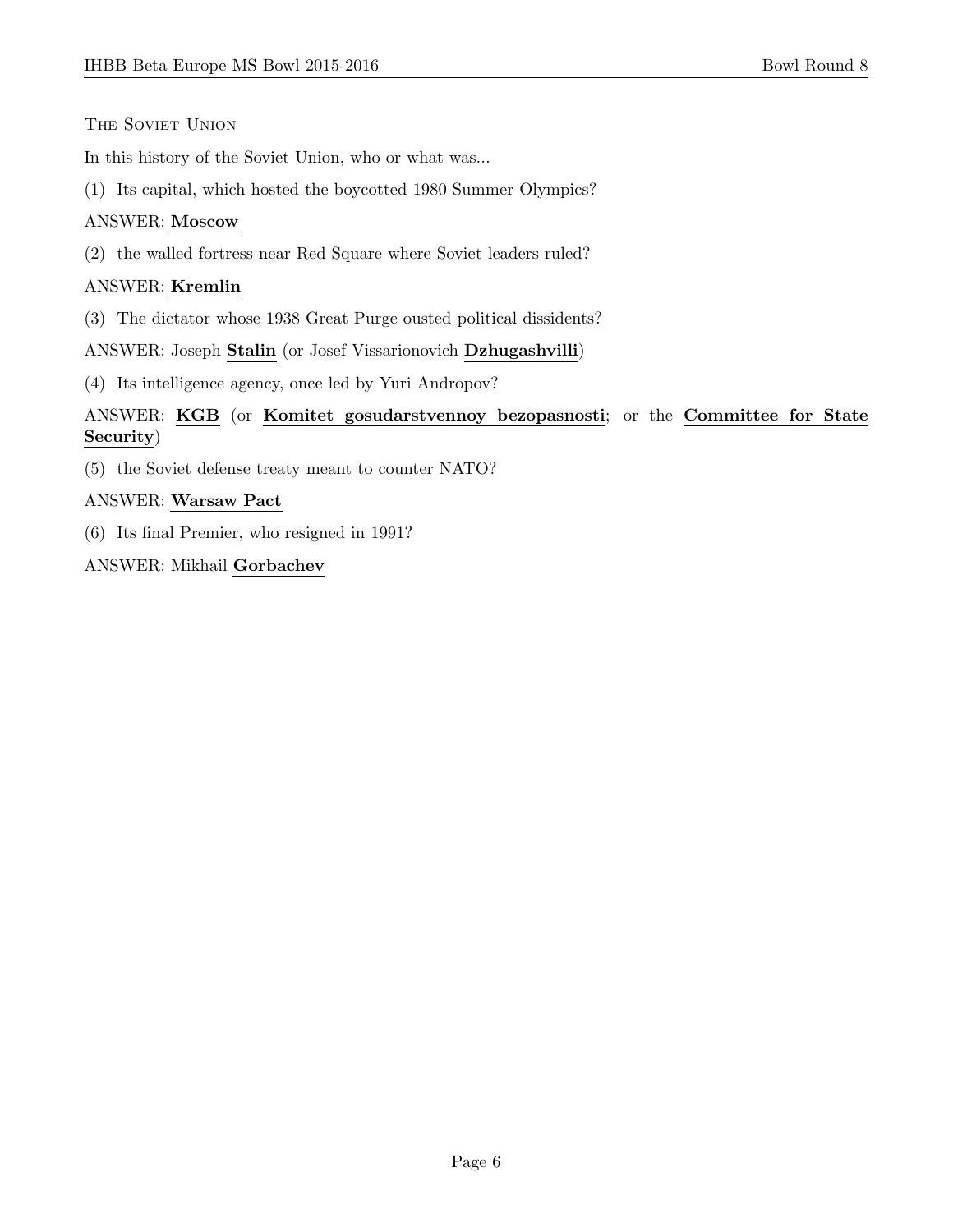#### BILL CLINTON

#### Bill Clinton...

- (1) Is married to which Democratic Presidential candidate?
- ANSWER: Hillary Rodham Clinton
- (2) Served with which Vice President?

#### ANSWER: Al Gore

(3) Served as the governor of what state?

#### ANSWER: Arkansas

(4) Had an "inappropriate relationship" with which White House intern?

#### ANSWER: Monica Lewinsky

(5) Earned what academic honor, allowing him to study in Oxford?

#### ANSWER: Rhodes scholarship

(6) Defeated which Republican incumbent in the 1992 Presidential election?

ANSWER: George Herbert Walker Bush (do not accept George Walker Bush, his son)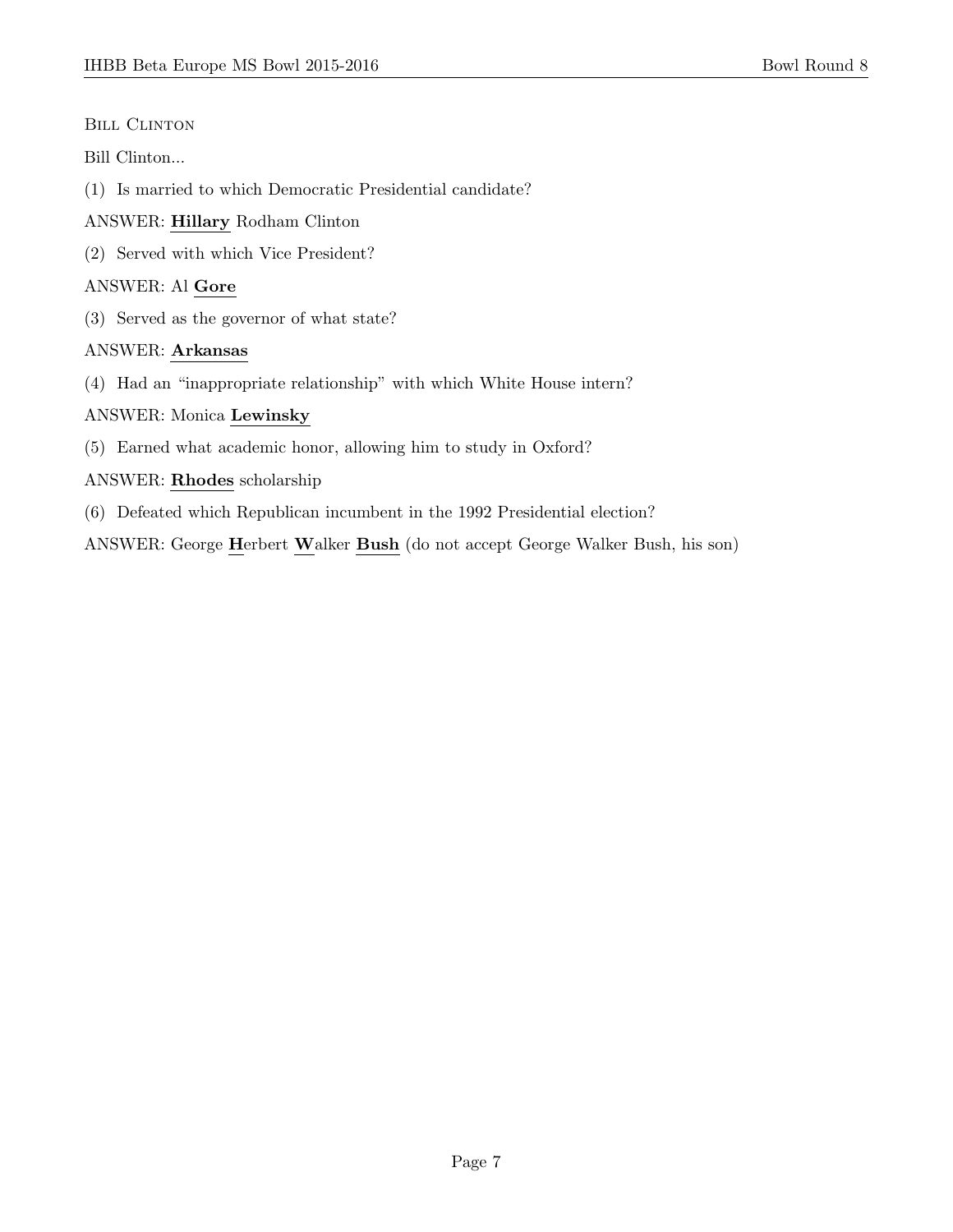# Fourth Quarter

(1) After being defeated in World War I, this country lost much of its land in the Treaty of Trianon, but some of that land was later restored by Austria in the First Vienna Award. The Nazi-backed (+) Arrow Cross Party ended this country's "regency" after it overthrew (\*) Miklos Horthy. The Soviet Union put down a 1956 revolution in, for ten points, what European country with capital Budapest?

#### ANSWER: Hungary

(2) A photo depicting the aftermath of this event shows firefighter Chris Fields holding an infant, one of nineteen children killed in a day care center. Michael Fortier was given a reduced sentence after testifying against  $(+)$  Terry Nichols, who assisted with creating and setting up the (\*) explosives used in this attack. For ten points, name this 1995 terrorist attack on the Alfred P. Murrah Federal Building, carried out by Timothy McVeigh.

#### ANSWER: Oklahoma City Bombing

(3) Mediation in this agreement was performed by Cyrus Vance. This agreement affirmed the importance of UN Security Council Resolution 242.  $(+)$  Tensions rose after its signing due to assumption of King Hussein's willingness to agree to its terms. It led to a framework for the eventual return of the Sinai Peninsula. (\*) Menachem Begin and Anwar Sadat shared the 1978 Nobel Peace Prize shortly after signing, for ten points, what agreement between Israel and Egypt guided by Jimmy Carter at a presidential retreat?

#### ANSWER: Camp David Accords

(4) This event ended the Peace of Saint-Germain-en-Laye. Pope Gregory XIII sent a Golden Rose to Charles IX in commemoration of this event, which saw Charles Danowitz kill Admiral  $(+)$  Gaspard de Coligny. It took place in the aftermath of the marriage between Margaret of Valois and (\*) Henry III of Navarre and was instigated by either Henry of Guise or Catherine de Medici. For ten points, name this 1572 massacre of Huguenots.

ANSWER: St. Bartholowmew's Day Massacre

(5) This painting is a companion to The Charge of the Mamelukes. It includes a cubic lantern that illuminates the pile of bodies below the group on the left. In this work, a monk  $(+)$  huddles near a man in white and yellow, who stands with his arms  $(*)$  stretched upwards in surrender. For ten points, name this painting in which a shadowy Napoleonic firing squad takes aim at Spanish citizens in Madrid, a painting by Francisco Goya.

ANSWER: The Third of May, 1808: The Execution of the Defenders of Madrid (accept El tres de mayo de 1808 en Madrid or Los fusilamientos de la montaña del Príncipe Pío or Los fusilamientos del tres de may)